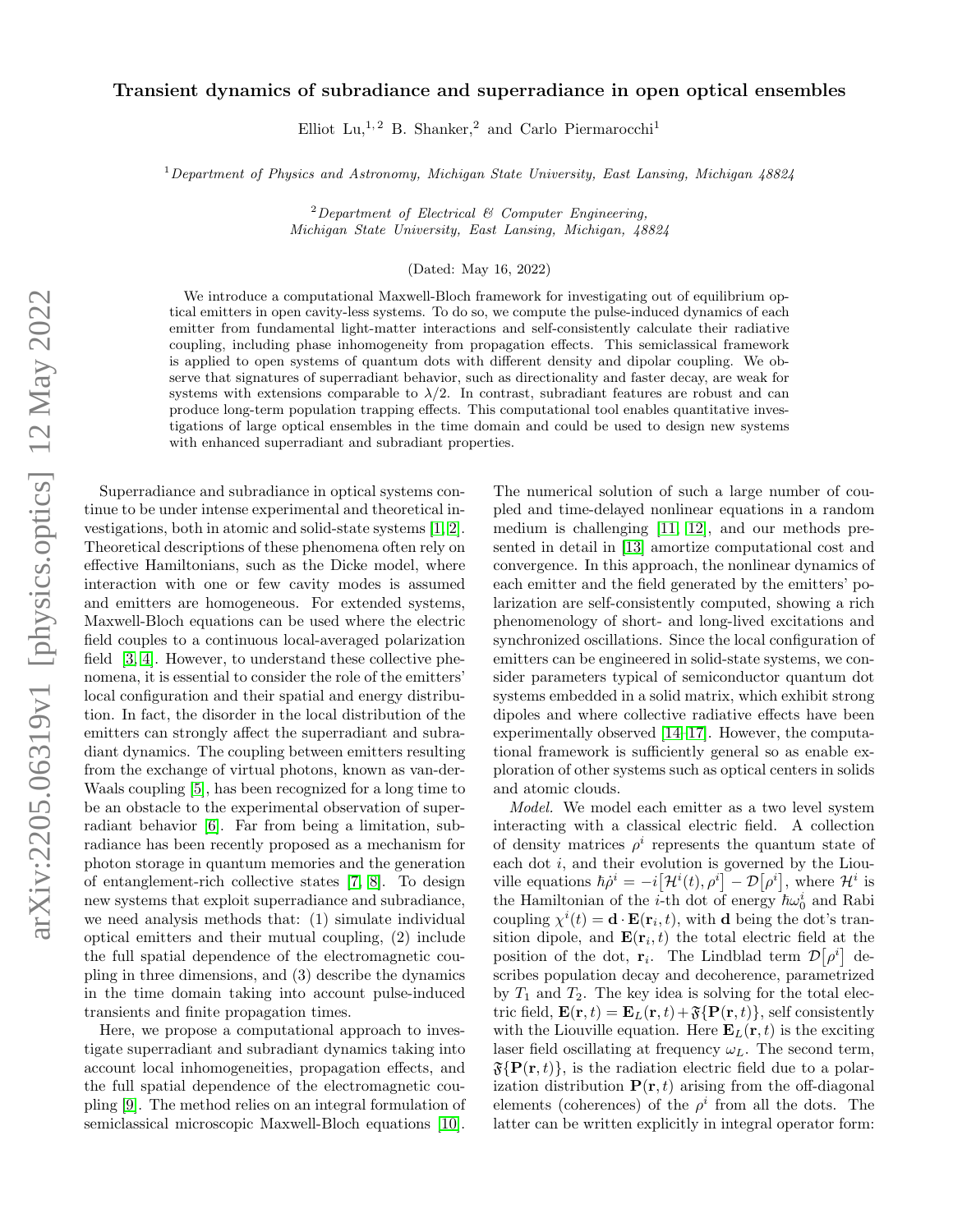<span id="page-1-0"></span>
$$
\mathfrak{F}\{\mathbf{P}(\mathbf{r},t)\} \doteq -\mu_0 \left(\partial_t^2 \mathbf{I} - c^2 \nabla \nabla\right) g(\mathbf{r},t) \star_{st} \mathbf{P}(\mathbf{r},t) \n= \frac{-1}{4\pi\epsilon} \int \left[ (\mathbf{I} - \bar{\mathbf{r}} \otimes \bar{\mathbf{r}}) \cdot \frac{\partial_t^2 \mathbf{P}(\mathbf{r}',t_R)}{c^2 R} + (\mathbf{I} - 3\bar{\mathbf{r}} \otimes \bar{\mathbf{r}}) \cdot \left(\frac{\partial_t \mathbf{P}(\mathbf{r}',t_R)}{c R^2} + \frac{\mathbf{P}(\mathbf{r}',t_R)}{R^3}\right) \right] d^3 \mathbf{r}'
$$
\n(1)

where  $\mathbf{R} = \mathbf{r} - \mathbf{r}'$ ,  $t_R = t - R/c$ ,  $\bar{\mathbf{r}} = \mathbf{R}/R$ ,  $g(\mathbf{r}, t) =$  $\delta(t_R)/R$  is the wave equation Green's function,  $\star_{st}$  de- $\sum_i \delta(\mathbf{r} - \mathbf{r}_i) d\Re(\partial \rho_{01}^i(t))$ . Solving these equations connotes convolution in space and time, and  $P(r, t)$  = sistently is effected via a exponential predictor-corrector scheme [\[18\]](#page-4-13).

To effect computational speedup, we transform the equations to a frame co-rotating with the laser frequency  $\omega_L$  by writing  $\tilde{\rho} = U \rho U^{\dagger}$ , where  $U = \text{diag}(1, e^{i\omega_L t})$ . The equivalent of Eq. [\(1\)](#page-1-0) in this rotating frame is

$$
\tilde{\mathfrak{F}}\{\tilde{\mathbf{P}}\} \doteq -\mu_0 \left(\partial_t^2 \mathbf{I} - c^2 \nabla \nabla\right) g(\mathbf{r}, t) \star_{st} \tilde{\mathbf{P}} e^{i\omega_L t} \qquad (2)
$$

where, after disregarding anti-resonant terms (rotating wave approximation),  $\tilde{\mathbf{P}}(\mathbf{r},t) = \sum_i \delta(\mathbf{r} - \mathbf{r}_i) \mathbf{d} \tilde{\rho}_{01}^i(t)$ . We show in the Supplemental Materials that the radiative Rabi frequency  $\chi_{Rad} = \mathbf{d} \cdot \mathfrak{F}\{\mathbf{P}\}/\hbar$  can be written as  $\chi_{Rad} = -(\Omega + i\gamma)$ , where  $\gamma$  is a decay term and  $\Omega$  is an energy shift. Both terms are proportional to  $\Gamma = d^2 \omega_L^3/3 \epsilon \tilde{\hbar} \pi c^3$ , which corresponds to the spontaneous decay rate of each dot for  $\omega_L = \omega_0$ . This parameter provides a lower bound on decay rates, which can include contributions from other processes (e.g. phonons or Auger processes). In particular, the conditions  $1/T_1 > \Gamma$ and  $1/T_2 > \Gamma/2$  must hold.

The numerical model thus consists of a system of coupled, time-delayed nonlinear Liouville's equations where the right-hand side depends on the derivatives of  $P(t)$ up to the second order. Standard methods for solving this system of equations—such as RK4—are unstable. Our approach comprises adapting methods from discretizing time domain integral equations [\[19\]](#page-4-14) and coupling these with a predictor corrector scheme to obtain a solution to the coupled Liouville equations [\[13,](#page-4-10) [18\]](#page-4-13). At a given timestep  $t_n$ , the algorithm guesses a value for  $\tilde{\rho}^{i}(t_{n+1})$ , then evaluates  $\tilde{\mathfrak{F}}\{\tilde{\mathbf{P}}(t_{n+1})\}$  and  $\tilde{\rho}^{i}(t_{n+1})$  to update  $\tilde{\rho}^i(t_{n+1})$  until convergence. Repeating this process for each timestep marches the function forward to obtain a solution for all times.

Results. In this section, we illustrate the capabilities of our computational approach by simulating ensembles of quantum dots embedded in solid media. In all simulations, an incident field with the shifted Gaussian waveform:

$$
\mathbf{E}_{\mathrm{L}}(\mathbf{r},t) = E_0 e^{-\frac{(\mathbf{k}\cdot\mathbf{r}-\omega_L(t-t_0))^2}{2\sigma^2}} \cos\omega_L t \,\hat{\mathbf{x}}.\tag{3}
$$

is used to excite an ensemble of dots lying initially in the ground state  $(\tilde{\rho}_{00}, \tilde{\rho}_{01})|_{t=0} = (1, 0)$ . Here  $\omega_L \approx$  $4823.67 \,\mathrm{ps}^{-1}$ ,  $\sigma/\omega_L \approx 0.3446 \,\mathrm{ps}$ ,  $\mathbf{k} = \omega_L/c \,\hat{\mathbf{z}}$ , and the laser amplitude  $E_0$  is adjusted to produce a  $\pi$ -pulse on



<span id="page-1-1"></span>FIG. 1. Time evolution of the population excitation  $\rho_{11}$  for a Gaussian distribution of dots with  $d/d_0 = 1.0$ . (a) Per-dot time evolution for  $N = 200$  (10 dots shown). (b) Dot-averaged values for different N. (b, Inset) Immediately post-excitation, a faster decay is observed for larger N.

a single dot. First, we consider the case of identical dots with  $\omega_0^i = \omega_L$ . The resonant pulse is chosen to peak at  $t_0 = 5$  ps. The systems of N quantum dots are assumed to be embedded in a NaCl medium with refractive index  $n \approx 1.54$ . They are Gaussian-distributed with a standard deviation along each dimension of  $0.5\lambda$ . This fixed spread implies that the dot density increases with N. Each dot has an identical dipole moment  $\mathbf{d} = d\hat{\mathbf{x}}$ , which is varied based on a reference dipole moment of strength  $d_0/e \approx 0.002536 \,\mu\mathrm{m}$ . For each value of d, the decay times  $T_1$  and  $T_2 = 2T_1$  are modified to satisfy  $1/T_1 > \Gamma$ .

Fig. [1a](#page-1-1) depicts the time behavior of a set of ten dots chosen from a simulation with  $N = 200$  dots, portraying a rich phenomenology of oscillations following the initial excitation. These oscillations result from local energy shifts induced by randomly distributed neighboring dots and are dominated by the  $1/R^3$  contribution from Eq. [\(1\)](#page-1-0). Immediately post-excitation, we observe a weak superradiant behavior, which can be seen in Fig. [1b](#page-1-1)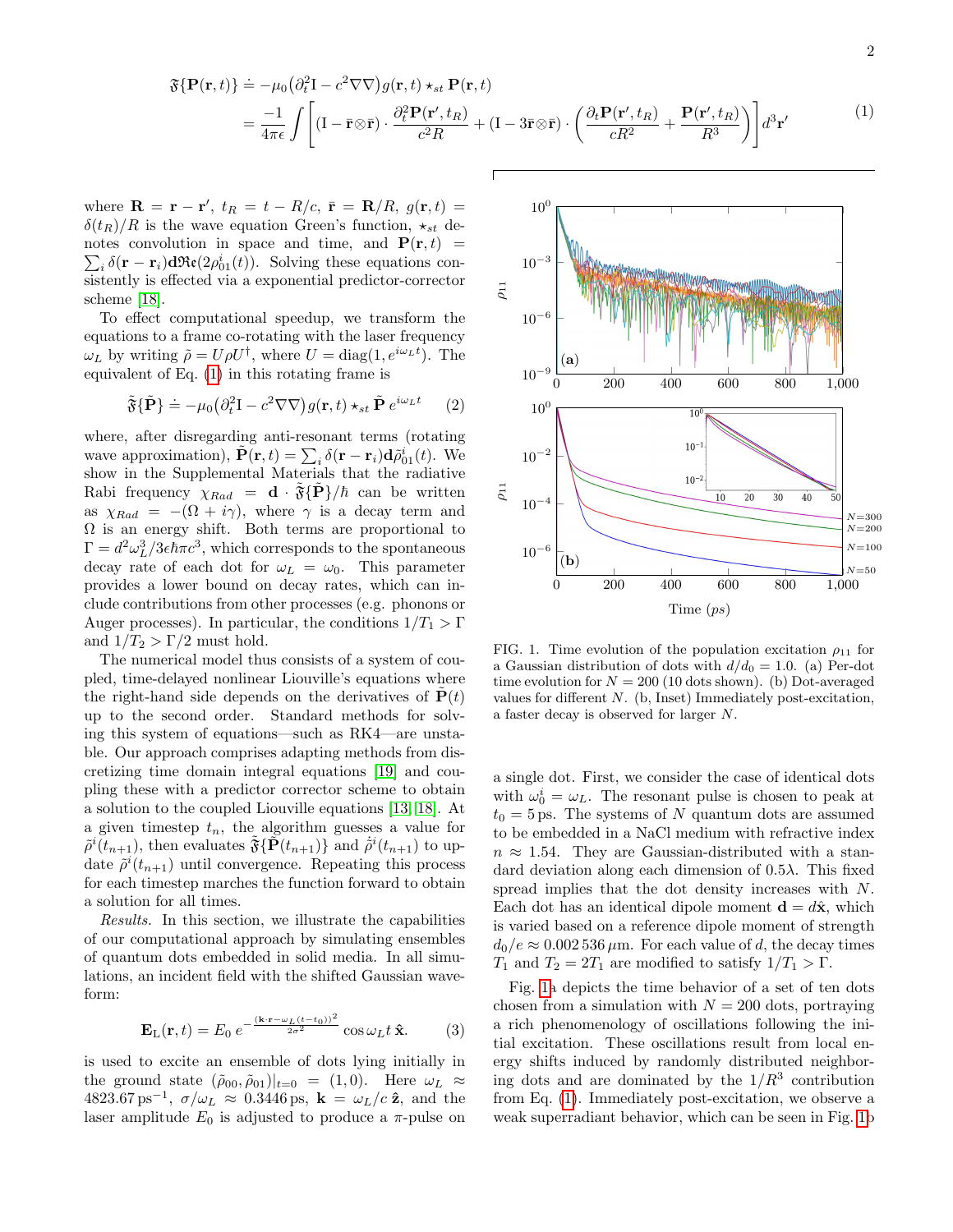

<span id="page-2-0"></span>FIG. 2. Log-plot of averaged-over-trials population  $\rho_{11}$  at 1 ns as a function of dipole strength and N.

where we show the population dynamics averaged over all dots for different N. The figure and inset show a faster re-emission after pulse excitation in configurations with a greater density of emitters. Nonetheless, the ideal  $N^2$  dependence of the enhancement is strongly reduced due to random dot interactions. Afterward, the system settles into a subradiant regime where re-emission slows down. This transition is visible in both per-dot (Fig. [1a](#page-1-1)) and averaged (Fig. [1b](#page-1-1)) plots. Higher emitter density also leads to more subradiance, resulting in more significant population trapping at long times. Increasing the dipole strength d, while increasing the strength of interactions, also forces shorter decay times. Hence, the net effect is a reduction in population trapping, which is displayed in Supplemental Fig. [1.](#page-1-1) Fig. [2](#page-2-0) summarizes the effects of  $N$ and d on the average population at 1 ns. The subradiant population trapping is enhanced by larger  $N$  and lower d, corresponding to dense systems of weakly interacting dots.

Further patterns emerge when examining the radiated field of Eq. [\(1\)](#page-1-0). Field intensities in the region external to the dot cloud show patterns with a period of half the wavelength (Fig. [3\)](#page-2-1). As the excitation pulse propagates along z, we also observe a clear enhancement of the emission along the positive z axis, a well-known signature of collective radiative emission [\[20\]](#page-4-15). The intensity along the y-axis, shown in Supplemental Fig. 2, indicates that the patterns persist for stronger dipole values. It is worth noting that the three terms of Eq. [\(1\)](#page-1-0) are not all commensurate. While the near-field interaction terms produce a random pattern near the origin, the far-field  $1/R$ term produces a regular pattern characterized by phase shifts in some directions.

Time-space plots reveal the synchronization of groups of dots into temporal oscillations in Fig. [4,](#page-3-2) where we plot the intensity along the  $y$ -axis as a function of time. These oscillations become more pronounced and irregular with increased dipole strength and dot density. This effect is captured in Supplemental Fig. 3, which displays the tem-



<span id="page-2-1"></span>FIG. 3. Colormaps of logarithmic field intensities for a configuration with  $N = 100$  and  $d/d_0 = 1.00$  after 20 ps, on the  $x-y$  (top) and  $x-z$  (bottom) planes. The spatial oscillations occur with a period about half the wavelength of 253 nm. Also note the enhancement along the laser propagation direction in the positive z axis.

poral Fourier transforms of the field intensity along the  $y$ -axis for different dipole strengths. The Fourier transform shows that additional peaks emerge in the emission corresponding to new oscillation periods in the dot ensemble when the dipole increases.

Additionally, we studied the effect of inhomogeneous broadening by considering dots with energy  $\hbar \omega_0^i$  that follow a Gaussian distribution of width δ centered at  $ω<sub>L</sub>$ . Increasing  $\delta$  affects the dynamics in two ways: (1) the excitation induced by the  $\pi$  pulse is less efficient, so the population inversion decreases, and (2) the population of subradiant modes increases due to increased disorder. These two competing effects can be seen in Fig. [\(5\)](#page-3-3). The average excitation of the dots right after excitation decreases with  $\delta$ , but at longer times, its dependence on the inhomogeneity is characterized by a peak around  $\hbar\delta = 0.1$  meV. The full dependence of the subradiant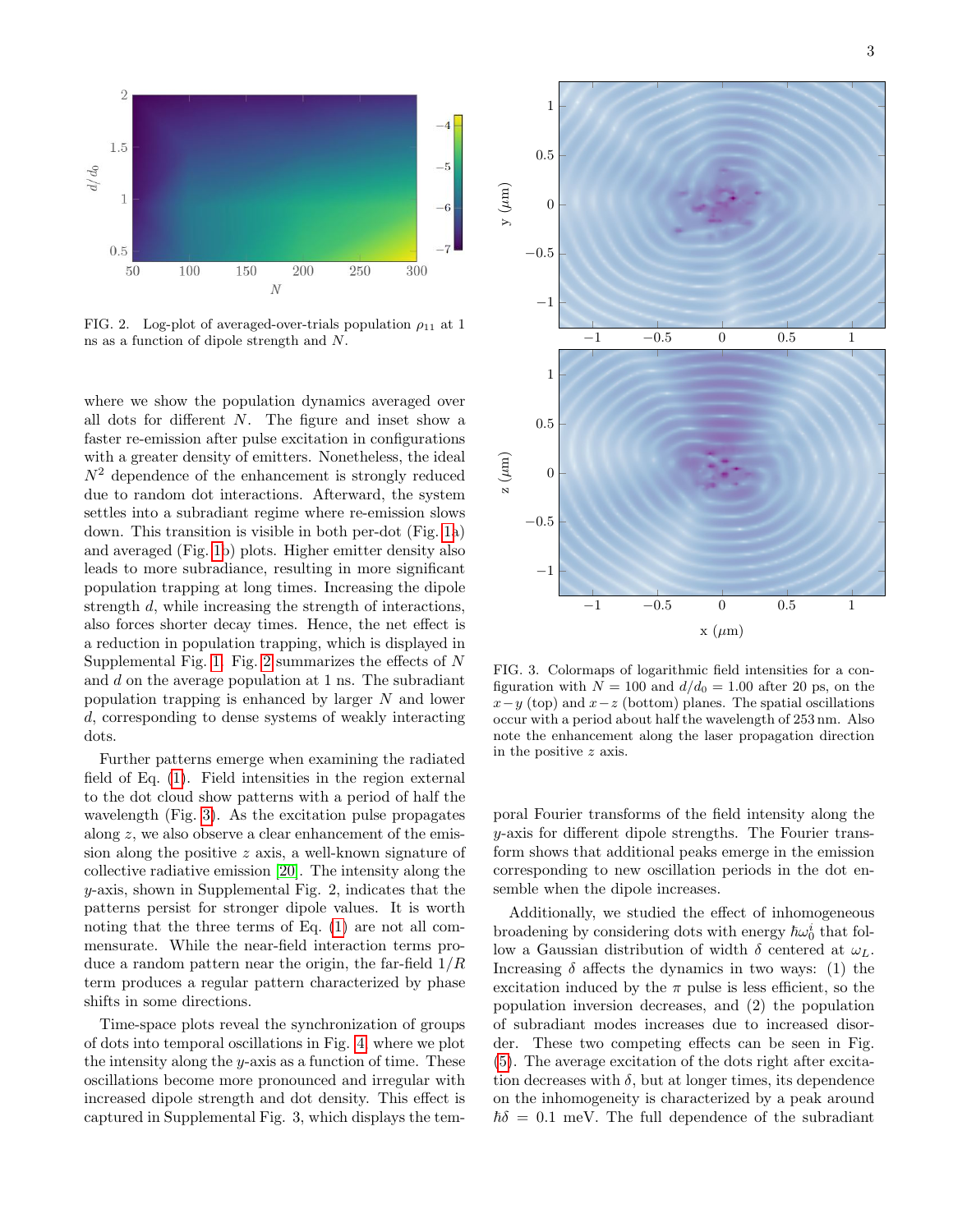



<span id="page-3-2"></span>FIG. 4. Plot of logarithmic radiated field intensities for  $N = 100, d/d_0 = 1.0$  (top),  $N = 200, d/d_0 = 1.0$  (middle),  $d/d_0 = 2.0$  (bottom) in time and space. Evident are not only spatial but temporal oscillations, becoming enhanced for larger values of the dipole moment. It is also evident that the intensity amplitude increases with the number of emitters. Groups of dots in the cloud  $(y \sim 0)$  undergo emission synchronization leading to periodic oscillations that become more irregular as the density increase.

trapping on  $\delta$  and N is shown in Supplemental Fig. 4.

Discussion. Our computational approach and software available in [\[9\]](#page-4-6) allows us to understand the transient response of ensembles of optical emitters following a laser pulse excitation. We observe superradiant and subradiant emission, and synchronized oscillations. Long-established studies have shown the usefulness of semiclassical models of superradiance [\[20,](#page-4-15) [21\]](#page-4-16). However, by accounting for the mutual coupling of emitters, our formulation precisely describes local field inhomogeneity, which reduces the superradiant emission in favor of configuration-dependent subradiant emission. We found that, due to electromagnetic coupling and spatial ran-



<span id="page-3-3"></span>FIG. 5. Time evolution of space-averaged population excitation  $\rho_{11}$  for the same  $N = 200$  distribution as Figure 1, for different inhomogeneous broadening values  $\delta$  (in meV). (Inset) Excitation values as a function of  $\delta$ , at  $t = 500$  ps (blue) and  $t = 1000$  ps (red). It is evident that broadening tends to reduce population trapping at long times.

domness, superradiance is fragile even in the presence of identical emitters for ensembles of size comparable to  $\lambda/2$ . Subradiance, on the other hand, leads to a build-up of slowly decaying population inversion, which is maximized at small dipole values and large density, as shown in Fig. [5.](#page-3-3) Our findings are consistent with recent experiments in Rydberg atoms where the atomatom electromagnetic coupling led to superradiance decoherence [\[22\]](#page-4-17), and the significant deviations observed in quantum dots [\[17\]](#page-4-12) from the ideal  $N^2$  dependence. When decaying, groups of dots exhibit synchronized oscillations that become more irregular and for larger dipoles and density, suggesting transitions towards chaotic dynamics [\[23\]](#page-4-18). Energy inhomogeneous broadening contributes to the suppression of superradiance in favor of subradiance. However, we found that the subradiance emission peaks at small levels of energy broadening, as the overall population inversion created by a pulse decreases for large broadening (Fig. [5\)](#page-3-3). These findings could help design optical systems where highly-entangled subradiant collective states dominate the light emission.

Acknowledgements. This work was supported by the National Science Foundation grant OAC1835267 and by Michigan State University through computational resources provided by the Institute for Cyber-Enabled Research. We thank Drs. C. Glosser and M. Maghrebi for enlightening discussions.

- <span id="page-3-0"></span>[1] M. O. Scully and A. A. Svidzinsky, The Super of Superradiance, Science 325, 1510 (2009).
- <span id="page-3-1"></span>[2] K. Cong, Q. Zhang, Y. Wang, G. T. Noe, A. Belyanin, and J. Kono, Dicke superradiance in solids, JOSA B 33, C80 (2016).